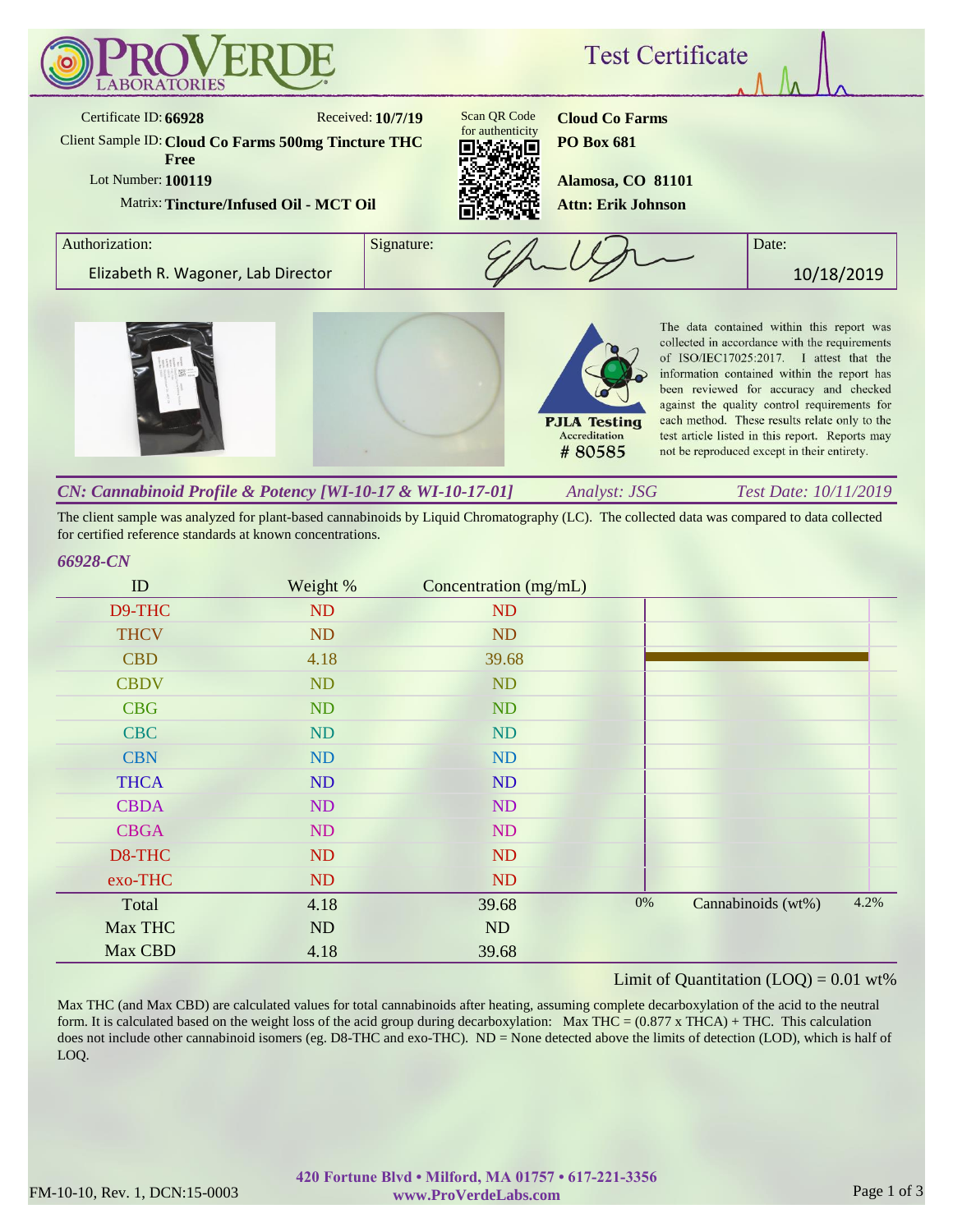| <b>HM: Heavy Metal Analysis [WI-10-13]</b> | <i>Analyst: JFD</i> | <i>Test Date: 10/16/2019</i> |
|--------------------------------------------|---------------------|------------------------------|
|                                            |                     |                              |

This test method was performed in accordance with the requirements of ISO/IEC 17025. These results relate only to the test article listed in this report. Reports may not be reproduced except in their entirety.

| <b>66928-HM</b> |         |                                     |    |     | Use Limits <sup>2</sup> ( $\mu$ g/kg) |               |
|-----------------|---------|-------------------------------------|----|-----|---------------------------------------|---------------|
| Symbol          | Metal   | Conc. $\frac{1}{\mu}$ ( $\mu$ g/kg) | RL | All | Ingestion                             | <b>Status</b> |
| As              | Arsenic | ND                                  | 50 | 200 | 1500                                  | <b>PASS</b>   |
| Cd              | Cadmium | ND                                  | 50 | 200 | 500                                   | <b>PASS</b>   |
| Hg              | Mercury | ND                                  | 50 | 100 | 1500                                  | <b>PASS</b>   |
| Pb              | Lead    | ND                                  | 50 | 500 | 1000                                  | <b>PASS</b>   |

1) ND = None detected to Lowest Limits of Detection (LLD)

2) MA Dept. of Public Health: Protocol for MMJ and MIPS, Exhibit 4(a) for all products.

3)USP exposure limits based on daily oral dosing of 1g of concentrate for a 110 lb person.

| <b>PST: Pesticide Analysis [WI-10-11]</b> | <i>Analyst: RAS</i> | <i>Test Date: 10/17/2019</i> |
|-------------------------------------------|---------------------|------------------------------|
|                                           |                     |                              |

The client sample was anlayzed for pesticides using Liquid Chromatography with Mass Spectrometric detection (LC/MS/MS). The method used for sample prep was based on the European method for pesticide analysis (EN 15662).

| 66928-PST          |             |           |       |            |              |               |
|--------------------|-------------|-----------|-------|------------|--------------|---------------|
| Analyte            | CAS         | Result    | Units | <b>LLD</b> | Limits (ppb) | <b>Status</b> |
| Abamectin          | 71751-41-2  | ND        | ppb   | 0.2        | 300          | <b>PASS</b>   |
| Azoxystrobin       | 131860-33-8 | ND        | ppb   | 0.10       | 40000        | <b>PASS</b>   |
| <b>Bifenazate</b>  | 149877-41-8 | <b>ND</b> | ppb   | 0.10       | 5000         | <b>PASS</b>   |
| Bifenthrin         | 82657-04-3  | ND        | ppb   | 0.20       | 500          | <b>PASS</b>   |
| Cyfluthrin         | 68359-37-5  | ND        | ppb   | 0.50       | 1000         | <b>PASS</b>   |
| Daminozide         | 1596-84-5   | ND        | ppb   | 10.00      | 10           | $\ast$        |
| Etoxazole          | 153233-91-1 | ND        | ppb   | 0.10       | 1500         | <b>PASS</b>   |
| Fenoxycarb         | 72490-01-8  | ND        | ppb   | 0.10       | 10           | <b>PASS</b>   |
| Imazalil           | 35554-44-0  | <b>ND</b> | ppb   | 0.10       | 10           | <b>PASS</b>   |
| Imidacloprid       | 138261-41-3 | <b>ND</b> | ppb   | 0.10       | 3000         | <b>PASS</b>   |
| Myclobutanil       | 88671-89-0  | ND        | ppb   | 0.10       | 9000         | <b>PASS</b>   |
| Paclobutrazol      | 76738-62-0  | ND        | ppb   | 0.10       | 10           | <b>PASS</b>   |
| Piperonyl butoxide | $51-03-6$   | ND        | ppb   | 0.10       | 8000         | <b>PASS</b>   |
| Pyrethrin          | 8003-34-7   | ND        | ppb   | 0.1        | 1000         | <b>PASS</b>   |
| Spinosad           | 168316-95-8 | <b>ND</b> | ppb   | 0.1        | 3000         | <b>PASS</b>   |
| Spiromesifen       | 283594-90-1 | ND        | ppb   | 0.10       | 12000        | <b>PASS</b>   |
| Spirotetramat      | 203313-25-1 | <b>ND</b> | ppb   | 0.10       | 13000        | <b>PASS</b>   |
| Trifloxystrobin    | 141517-21-7 | <b>ND</b> | ppb   | 0.10       | 30000        | <b>PASS</b>   |

\* Testing limits for ingestion established by the State of California: CCR, Title 16, Division 42, Chapter 5, Section 5313. ND indicates "none detected" above the lower limit of detection (LLD). Analytes marked with (\*) indicate analytes for which no recovery was observed for a pre-spiked matrix sample.